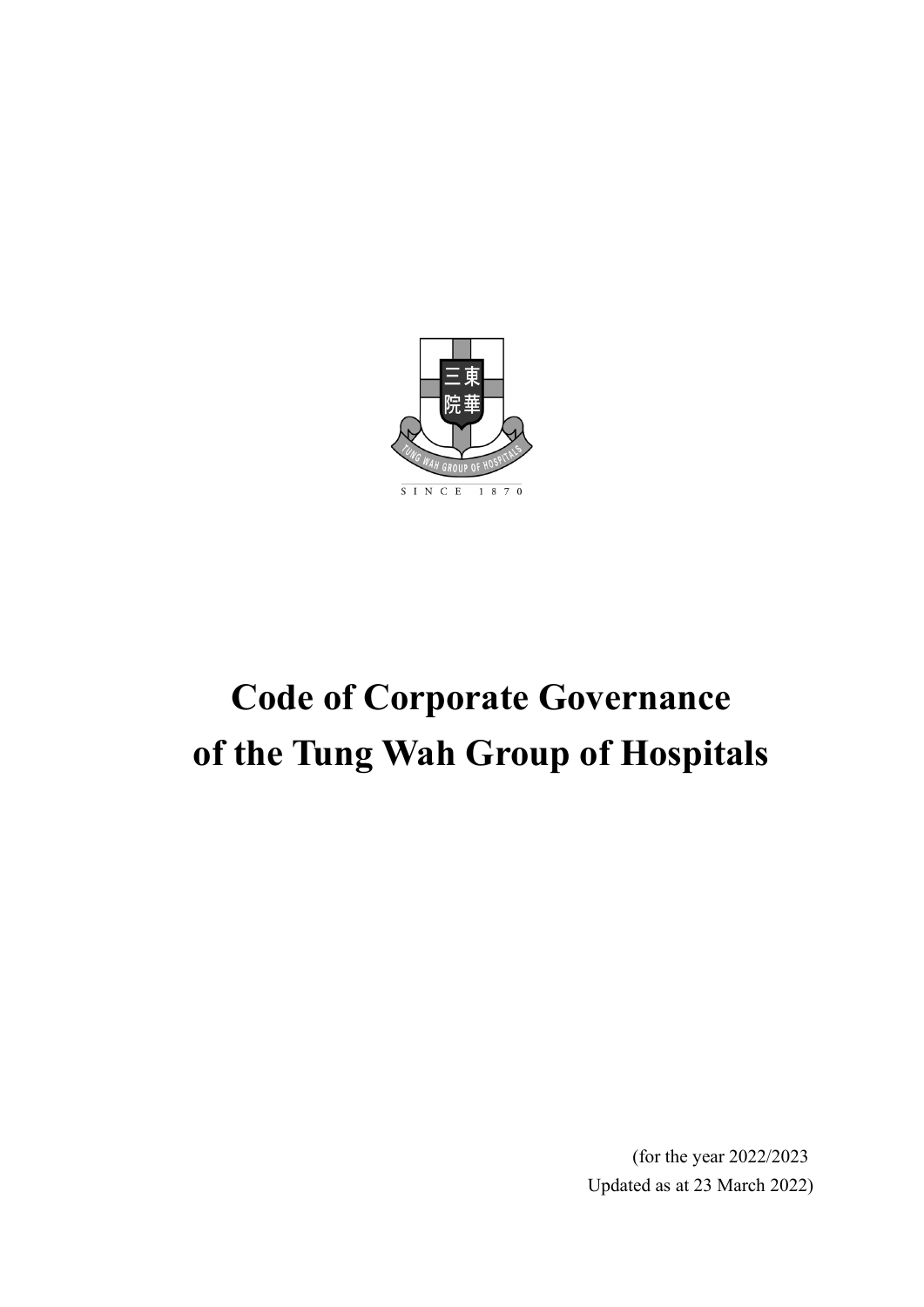| <b>Contents</b> |  |
|-----------------|--|
| Pages           |  |

| Code of Corporate Governance of the Tung Wah Group of Hospitals |                                                                                                                                                                                                                                     |                                                                                                                                                                                                                               | $1 - 11$ |  |
|-----------------------------------------------------------------|-------------------------------------------------------------------------------------------------------------------------------------------------------------------------------------------------------------------------------------|-------------------------------------------------------------------------------------------------------------------------------------------------------------------------------------------------------------------------------|----------|--|
| 1.                                                              |                                                                                                                                                                                                                                     |                                                                                                                                                                                                                               |          |  |
| 2.                                                              |                                                                                                                                                                                                                                     |                                                                                                                                                                                                                               |          |  |
| 3.                                                              | Governance Structure <u>manual communications</u> and all the structure of the structure of the structure of the structure of the structure of the structure of the structure of the structure of the structure of the structure of |                                                                                                                                                                                                                               |          |  |
|                                                                 | 3.1                                                                                                                                                                                                                                 | Ordinary and Voting Members                                                                                                                                                                                                   |          |  |
|                                                                 | 3.2                                                                                                                                                                                                                                 | <b>Advisory Board</b>                                                                                                                                                                                                         |          |  |
|                                                                 | 3.3                                                                                                                                                                                                                                 | <b>Board of Directors</b>                                                                                                                                                                                                     |          |  |
|                                                                 | 3.4                                                                                                                                                                                                                                 | <b>Board Meetings</b>                                                                                                                                                                                                         |          |  |
|                                                                 | 3.5                                                                                                                                                                                                                                 | Chairman of the Board                                                                                                                                                                                                         |          |  |
| $\overline{4}$ .                                                |                                                                                                                                                                                                                                     |                                                                                                                                                                                                                               |          |  |
| 5.                                                              |                                                                                                                                                                                                                                     |                                                                                                                                                                                                                               |          |  |
| 6.                                                              |                                                                                                                                                                                                                                     |                                                                                                                                                                                                                               |          |  |
|                                                                 | 6.1                                                                                                                                                                                                                                 | Medical and Health Services                                                                                                                                                                                                   |          |  |
|                                                                 | 6.2                                                                                                                                                                                                                                 | <b>Education Services</b>                                                                                                                                                                                                     |          |  |
|                                                                 | 6.3                                                                                                                                                                                                                                 | <b>Community Services</b>                                                                                                                                                                                                     |          |  |
| 7.                                                              |                                                                                                                                                                                                                                     | Planning and Control manuscription and Control manuscription of the control manuscription of the Planning and Control manuscription of the control of the control of the control of the control of the control of the control |          |  |
|                                                                 | 7.1                                                                                                                                                                                                                                 | The Planning System                                                                                                                                                                                                           |          |  |
|                                                                 | 7.2                                                                                                                                                                                                                                 | Management Control and Reporting                                                                                                                                                                                              |          |  |
|                                                                 | 7.3                                                                                                                                                                                                                                 | Internal and External Audit                                                                                                                                                                                                   |          |  |
| 8.                                                              | Code of Ethics 2000 Code of Ethics 2000 Code of Ethics 2000 Code of Ethics 2000 Code of Ethics 2000 Code and 2000 Code and 2000 Code and 3000 Code and 3000 Code and 3000 Code and 3000 Code and 3000 Code and 3000 Code and 3      |                                                                                                                                                                                                                               |          |  |
|                                                                 | 8.1                                                                                                                                                                                                                                 | Avoidance and Declaration of Conflict of Interest                                                                                                                                                                             |          |  |
|                                                                 | 8.2                                                                                                                                                                                                                                 | Integrity and Impartiality                                                                                                                                                                                                    |          |  |
|                                                                 | 8.3                                                                                                                                                                                                                                 | Responsibility and Accountability                                                                                                                                                                                             |          |  |
|                                                                 | 8.4                                                                                                                                                                                                                                 | <b>Empathy and Modesty</b>                                                                                                                                                                                                    |          |  |
|                                                                 | 8.5                                                                                                                                                                                                                                 | Non-discrimination and Fairness                                                                                                                                                                                               |          |  |
|                                                                 | 8.6                                                                                                                                                                                                                                 | Confidentiality of Information                                                                                                                                                                                                |          |  |
|                                                                 | 8.7                                                                                                                                                                                                                                 | Loyalty and Respect                                                                                                                                                                                                           |          |  |
|                                                                 | 8.8                                                                                                                                                                                                                                 | Responsible to Environment                                                                                                                                                                                                    |          |  |
|                                                                 |                                                                                                                                                                                                                                     |                                                                                                                                                                                                                               |          |  |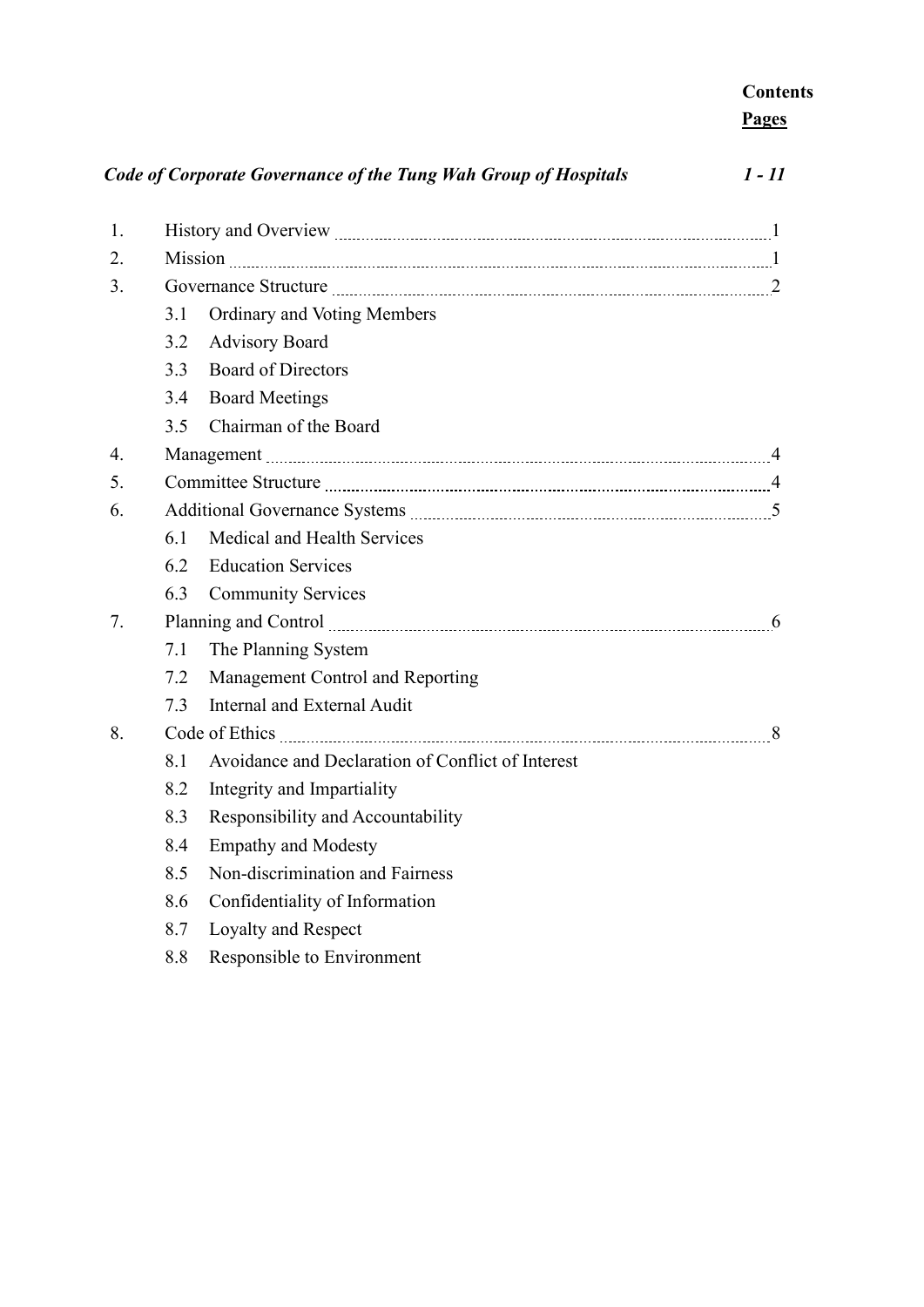# **Code of Corporate Governance of the Tung Wah Group of Hospitals**

# 1. **History and Overview**

The Tung Wah Hospital was established in 1870. It was the first Chinese medicine hospital in Hong Kong offering free medical service for the healthcare needs of the local Chinese population. Subsequently, the Kwong Wah Hospital was established in 1911 in view of the growing population on Kowloon side, and the Tung Wah Eastern Hospital was established in 1929. Governance of all three hospitals was unified through the amended Tung Wah Hospital Ordinance in 1930 [which in 1971 was further amended to become the Tung Wah Group of Hospitals ("TWGHs") Ordinance 東華三院條例 (Cap 1051)] (the "Ordinance"). As society developed, Western medicine gradually became the dominant form of service. Two other hospitals were added in 1953 and 1965, subsequently named the TWGHs Fung Yiu King Hospital and the TWGHs Wong Tai Sin Hospital respectively, but the Group remained to be called 東華三院 in Chinese.

From the very beginning, the work of TWGHs included many other areas of charity responding to the needs of local and even overseas Chinese people. These included services for women and children, repatriation of refugees, funeral and burial services, and disaster relief. These community services had evolved and expanded to cover services for the elderly, rehabilitation services for the handicapped, youth and family services, and the management of temples under the Man Mo Temple Ordinance (Cap 154) and other agreements.

Since 1880, TWGHs started to provide free educational services for the poor and since then had become a major provider of educational services in Hong Kong. Currently, the Group operates 18 kindergartens, 15 primary schools, 18 secondary schools, 3 special schools, the Tung Wah College ("TWC") and 5 educational services centres.

To support this wide array of services, TWGHs depends heavily on Government subvention, support from other funding agencies, rental income from properties owned by the Group, and fund raising activities. The latter have become an integral part of the local culture and achieved widespread public support. Against this background, TWGHs is constantly seeking ways to ensure the highest standard of ethical behaviour and corporate governance.

## 2. **Mission**

The time-honoured Mission of the Tung Wah Group is encapsulated in the 16 Chinese characters: 救病拯危,安老復康,興學育才,扶幼導青 or in English:

> *To heal the sick and to relieve the distressed To care for the elderly and to rehabilitate the disabled To promote education and to nurture the youngsters To raise the infant and to guide the youth*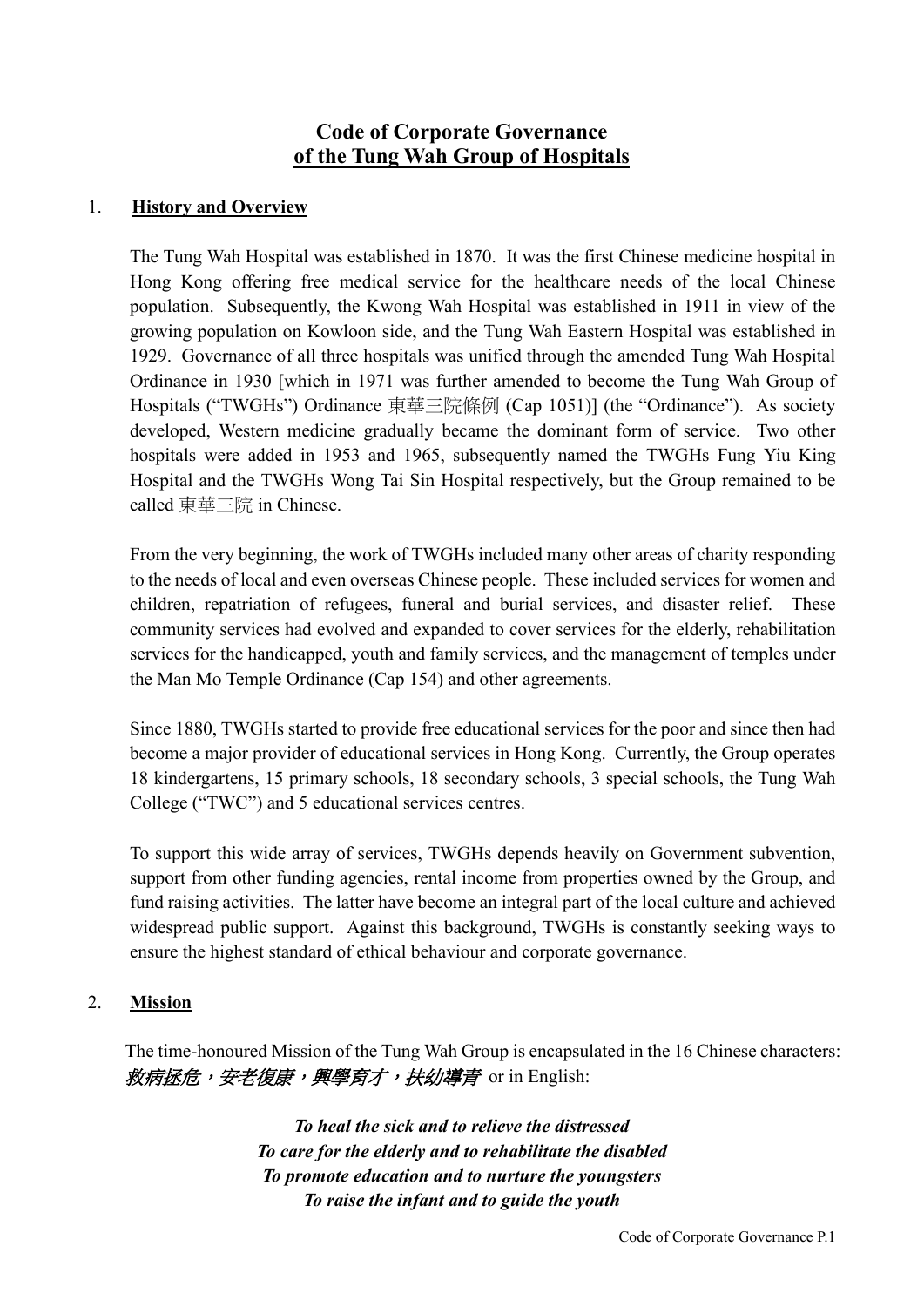#### 3. **Governance Structure**

#### 3.1 **Ordinary and Voting Members**

Ordinary Members are the persons and societies as specified in section 4(2) of the Schedule to the Ordinance.

Voting Members as specified in section 4(3) of the Schedule to the Ordinance include all past Chairmen of the Board, serving Members of the Board and the Advisory Board, and not more than 100 members from amongst the Ordinary Members of the Group as selected by the Advisory Board. Voting Members have a term of 3 years from the date of their selection.

An Annual General Meeting is held before 31 March every year for the Board of Directors to present a report and the signed and audited statement of accounts and balance sheet made up to 31 March of the preceding year and any other business relating to the management of TWGHs, as well as for the election of the next Board of Directors. The Chairman will chair the Annual General Meeting. Directors of the next Board will be elected by Voting Members through a formal process at the Annual General Meeting.

## 3.2 **Advisory Board**

The Ordinance provides for an Advisory Board that, among its stipulated functions, approves the candidates for the post of Directors, selects Voting Members from amongst the Ordinary Members of TWGHs, and advises the Board of Directors through joint meetings on matters affecting the Group. The Advisory Board is chaired by the Secretary for Home Affairs and consists of not more than 14 members including the Secretary for Food and Health, an Executive Council member, a Legislative Council member, the immediate past Chairman of the Board, one other past Director, and not more than 8 persons appointed by the Chief Executive of the Hong Kong Special Administrative Region.

## 3.3 **Board of Directors**

On a day to day basis, TWGHs is governed by a Board of Directors comprising of not less than 11 and not more than 20 Directors. Each Director has a term of one year and may serve for a maximum of 5 consecutive terms. All Directors are non-executive and independent. The election of the Board shall take place during the Annual General Meeting, after which the Board's composition and the background of each Board Member are published in the Annual Report.

The Board of Directors oversees and monitors the performance of the executives through Board Meetings and a Committee system. To discharge the governance role, the Board: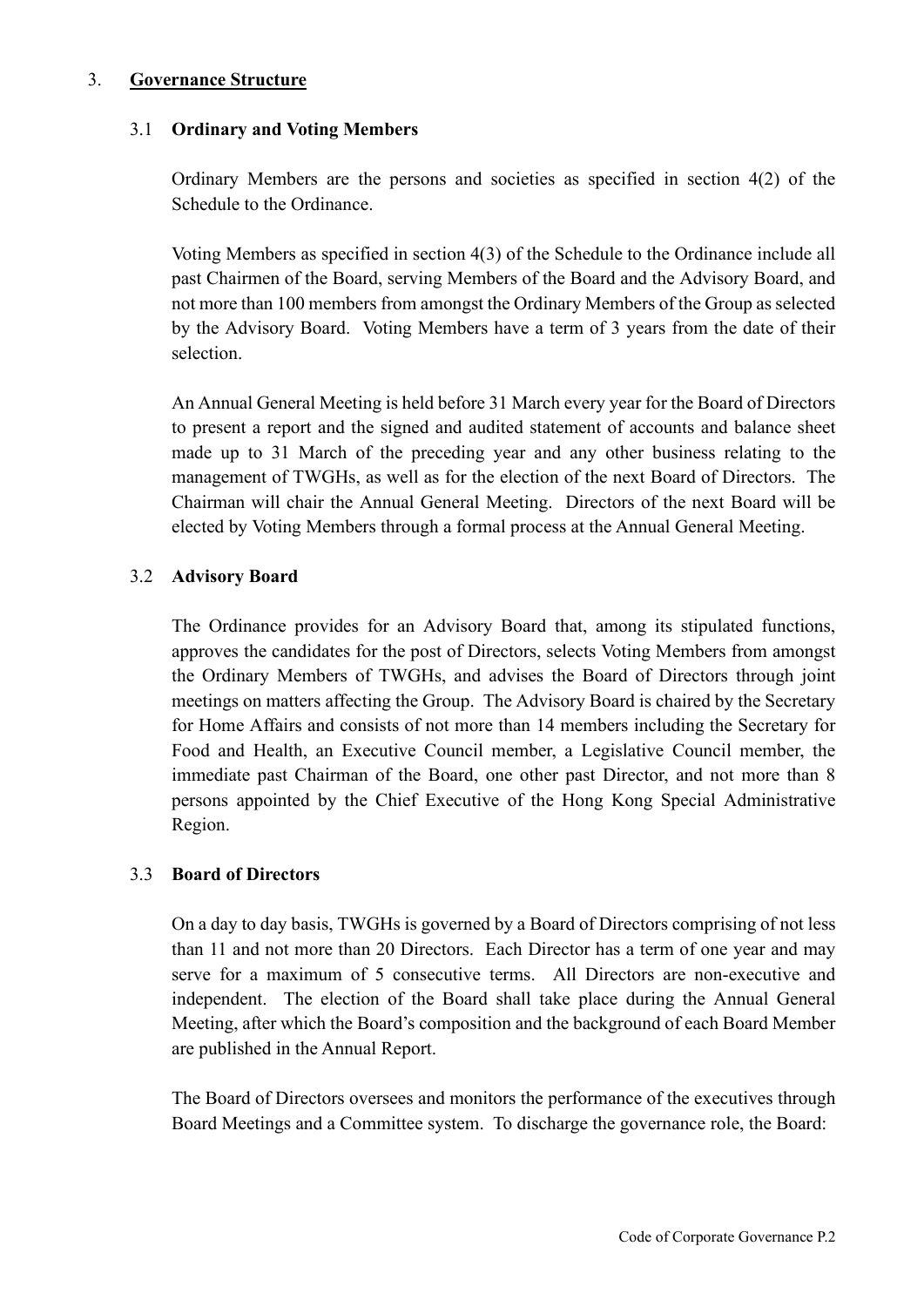- formulates broad strategies and makes policies to achieve the Group's mission and objectives;
- supervises the Chief Executive and the senior management team and ensures accountability, while ensuring internal control and setting parameters within which the management team operates;
- helps promote the image of TWGHs and builds community relations;
- donates and actively participates in fund raising activities of the Group;
- presents a balanced, accurate and timely assessment of the Group's financial position; and
- reports appropriately to external stakeholders including the Advisory Board.

While all Directors are indemnified by the Ordinance against personal liability for any acts of the Group, Directors should fulfil the following obligations:

- show the highest loyalty and good faith to the Group;
- be independent of management and free from business or other relationship which may interfere with the exercise of their independent judgment;
- disclose to the Board matters of potential conflict of interest;
- $\bullet$  keep all information and records of the Group confidential;
- participate actively in Board Meetings and other activities;
- seek education and training in their role as Directors; and
- honour the committed donations and social expenses as agreed in the Board.

The roles and responsibilities of Directors of the Board are stipulated in the Director's Handbook.

# 3.4 **Board Meetings**

The following governs the conduct of Board Meetings:

- The Board meets regularly on a bi-monthly basis.
- One-third of the number of Directors for the time being, or if their number is not a multiple of 3 then the number nearest one-third, shall form a quorum.
- Every question in Board Meetings shall be decided by a majority of votes of the Directors present, and in case of an equality of votes the Chairman shall have a casting vote.
- The agenda and meeting papers should be sent to all Directors normally 5 clear calendar days before the date of the meeting.
- All Directors have unrestricted access to information, including Board papers and minutes of Board Meetings. Draft minutes of Board Meetings should be sent to all Directors within 2 weeks after the meeting.
- The procedures governing the conduct of Board-level meetings are detailed in the Procedural Orders for meetings of the Board of Directors and the Procedural Orders for meetings of the Committees of the Board.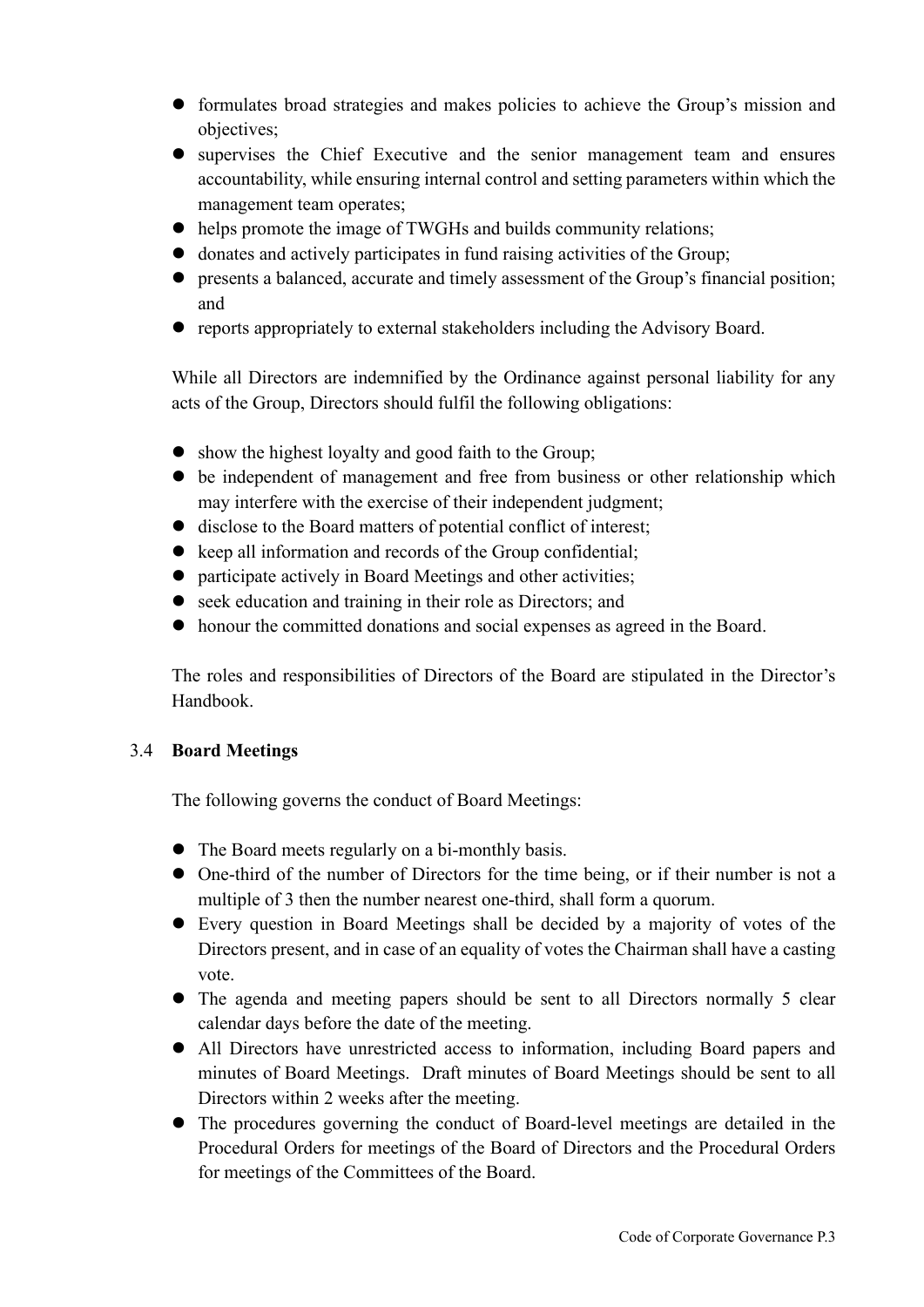## 3.5 **Chairman of the Board**

The Chairman has the following additional roles and responsibilities:

- To provide leadership and to ensure that the functions of the Board are carried out effectively;
- To help develop and supervise Directors of the Board;
- To understand the separation of roles between governance and management, and establish a strong working relationship with the executive team;
- To promote the image of the Group; and
- To promote a high standard of corporate governance through the setting of personal example.

# 4. **Management**

The management team under the leadership of the Chief Executive is responsible for the Group's operations to achieve its mission and goals. The management team also serves to support the work of the Board and its Committees in the discharge of their governance functions. The Chairman together with the Vice-Chairmen evaluates the performance of the Chief Executive.

The major responsibilities of the Chief Executive include the following:

- To provide leadership in managing the Group's entire operations;
- To report to the Board and advise the Board on policies and strategies;
- To achieve the goals as defined by the Group's annual and strategic plans;
- To implement policies approved by the Board and communicate such policies to the staff;
- To develop senior executives including succession planning;
- To establish and maintain appropriate internal control and risk management systems; and
- To promote the Group's image through external communication and appropriate corporate communications strategies.
- To lead the Group to strengthen the awareness on environmental protection and conservation.

# 5. **Committee Structure**

The Board has 11 standing Committees, viz. Medical and Health Committee, Education Committee, Community Services Committee, Property Committee, Fund-raising and Corporate Communications Committee, Human Resources Committee, Staff Retirement Schemes Management Committee, Finance Committee, Information Technology Committee, Audit Committee and Records and Heritage Committee, each overseeing a particular function of the Group.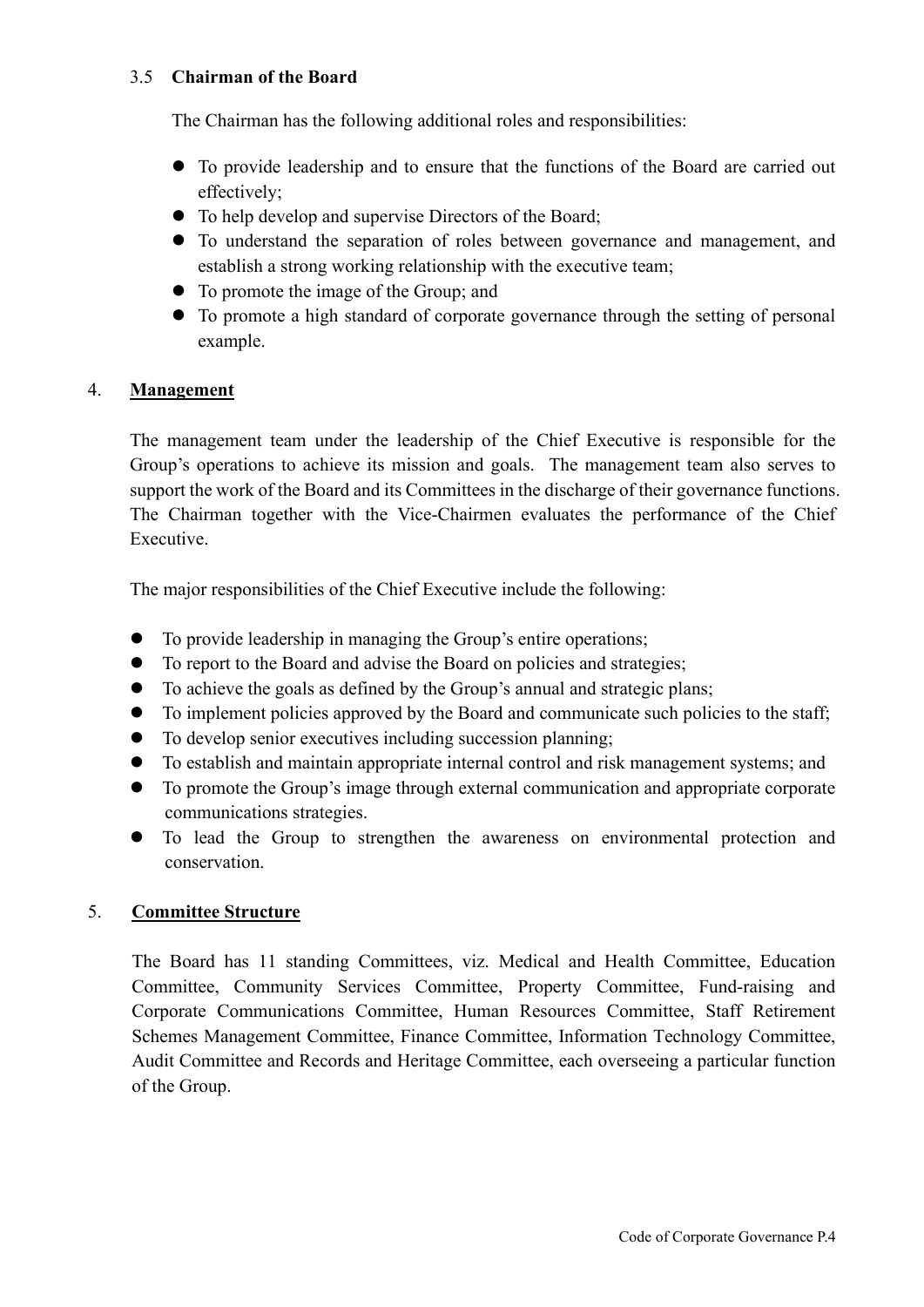#### 6. **Additional Governance Systems**

Many of the Group's services have additional governance systems by virtue of the agreement of the Group with the Government and other statutory bodies for the funding received.

## 6.1 **Medical and Health Services**

By an agreement signed between the Group and the Hospital Authority ("HA") in 1990, the services of the Group's 5 hospitals together with the staff therein are under the funding and management of the HA. Each hospital is governed by a HGC. Under the agreement, the Board Chairman of the Group will chair all the HGC, and two-thirds of the HGC members are also nominated by the Group. The land and premises of the hospitals continue to be held by the Group. The HA undertakes to honour the tradition of the Group including the provision of Chinese medicine services in the hospitals, and the free medical services scheme where the Group pays the HA the fees that would have been collected from patients.

## 6.2 **Education Services**

The Group operates schools in accordance with regulations as laid down by the Education Bureau. There is regular reporting to and compliance checking by the Bureau. In addition, a total of 36 Incorporated Management Committees ("IMC") have been set up for the Group's primary, secondary and special schools in accordance with CAP 279 and EDB guidelines. Each IMC is chaired by a school supervisor nominated by the Group, and comprises of School Managers among whom the majority are also nominated by the Group.

The TWC is governed by a Board of Governors ("BoG"), of which the Chairman, Vice-Chairman and Members are appointed by TWGHs from amongst the nominees recommended by the nomination committee and approved by the TWGHs. Among the prevailing 15 members of BoG (a maximum of 16 members), there are 5 TWGHs representatives.

A centralised School Management Committee ("SMC") has been set up for the Group's Kindergartens with Chairman of the Board of Directors being the Supervisor and School Managers to be appointed by the Group.

## 6.3 **Community Services**

Under the Lump Sum Grant arrangement, the Group manages all Government-funded community services within an agreed financial envelop. In return, the Group has to deliver services according to service level and quality parameters as defined by the Social Welfare Department and within a set of defined rules. There is regular reporting to and compliance checking by the Department.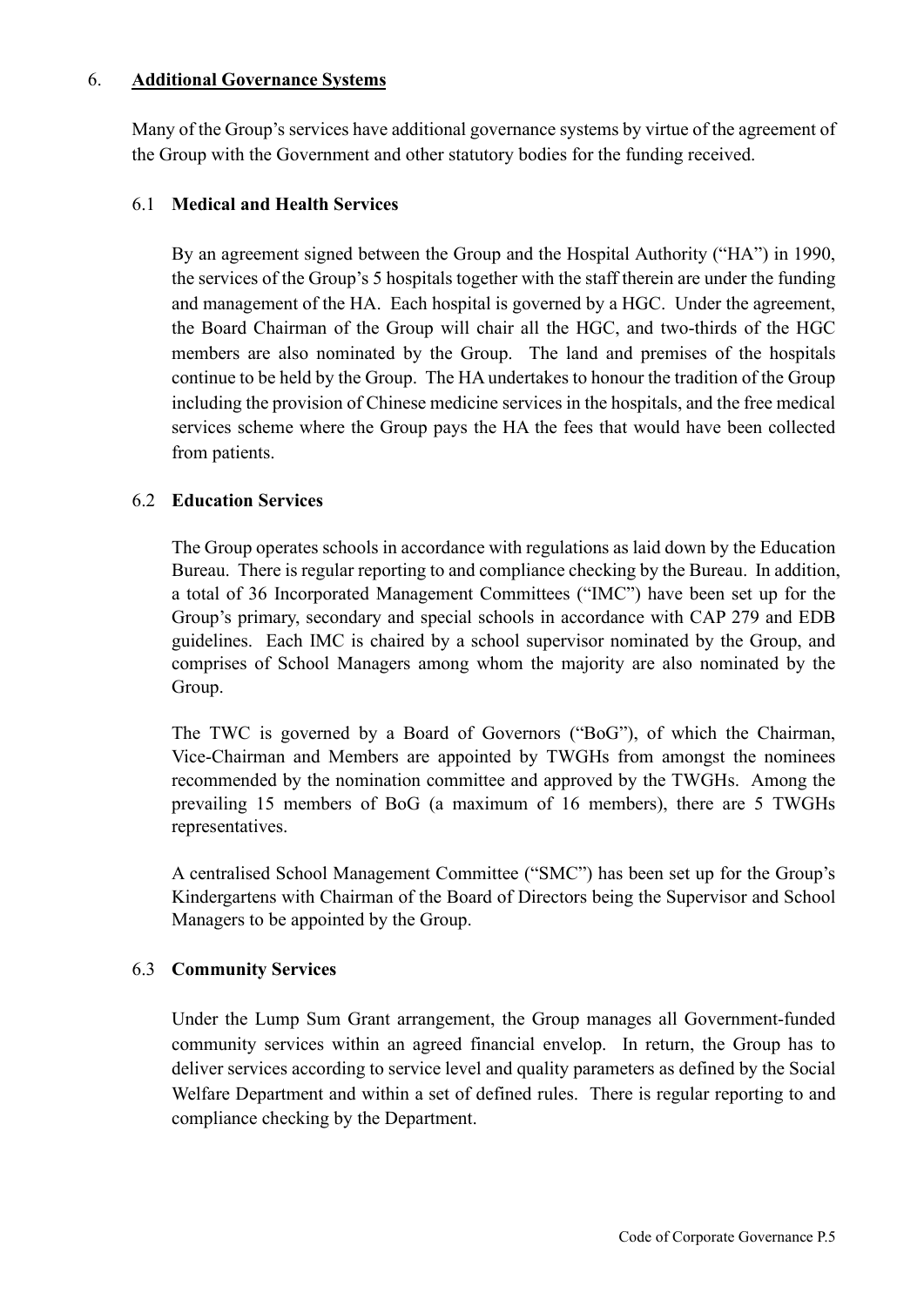## 7. **Planning and Control**

## 7.1 **The Planning System**

The Group's planning cycle follows that of the financial year that begins on 1 April every year and ends on 31 March the next year. This also coincides with the one-year term of each Board of Directors.

From time to time, the Board and executives may conduct strategic planning to revisit the Mission of the Group, discuss changes and opportunities in the internal and external environment, and agree on major strategic directions of development.

On a yearly basis, the Group conducts an Annual Planning exercise. It is an interactive process with the Chief Executive initially drawing up a framework of priority areas based on the major strategic directions as discussed by the Board and information gathered from the senior executives. All Divisions and Offices proceed to formulate its own draft action plan for the next year. These will then be discussed with the Chief Executive, shared and further harmonised among Divisions and Offices to come up with the overall draft Annual Plan for the next year.

The Chief Executive presents a summary of this draft Annual Plan to the Executive Committee to receive input and comments from the Chairman and all Vice-Chairmen. At the same time, the relevant detailed component plans will be presented to respective Committees of the Board to seek Members' comments and endorsement. Recapitulation of the achievements made in the previous year's plans will also be incorporated in the Annual Plan.

The planning process is closely linked to the budgeting and resource allocation exercise. Meetings involving the Chief Executive, the Head of Finance & Supplies Division and relevant senior executives will be conducted to discuss the recurrent budget as well as capital expenditure proposals. The latter is mainly met by the Year End Allocation of donations received during the year. The overall financial situation, financial forecast and draft budget are then presented to the Finance Committee for endorsement.

Finally, the consolidated Annual Plan together with the proposed budget for the next year is presented to the Board of Directors for formal approval. Thereafter, the executives will conduct internal communication of the Annual Plan to the staff, as well as for information to Members of the Advisory Board.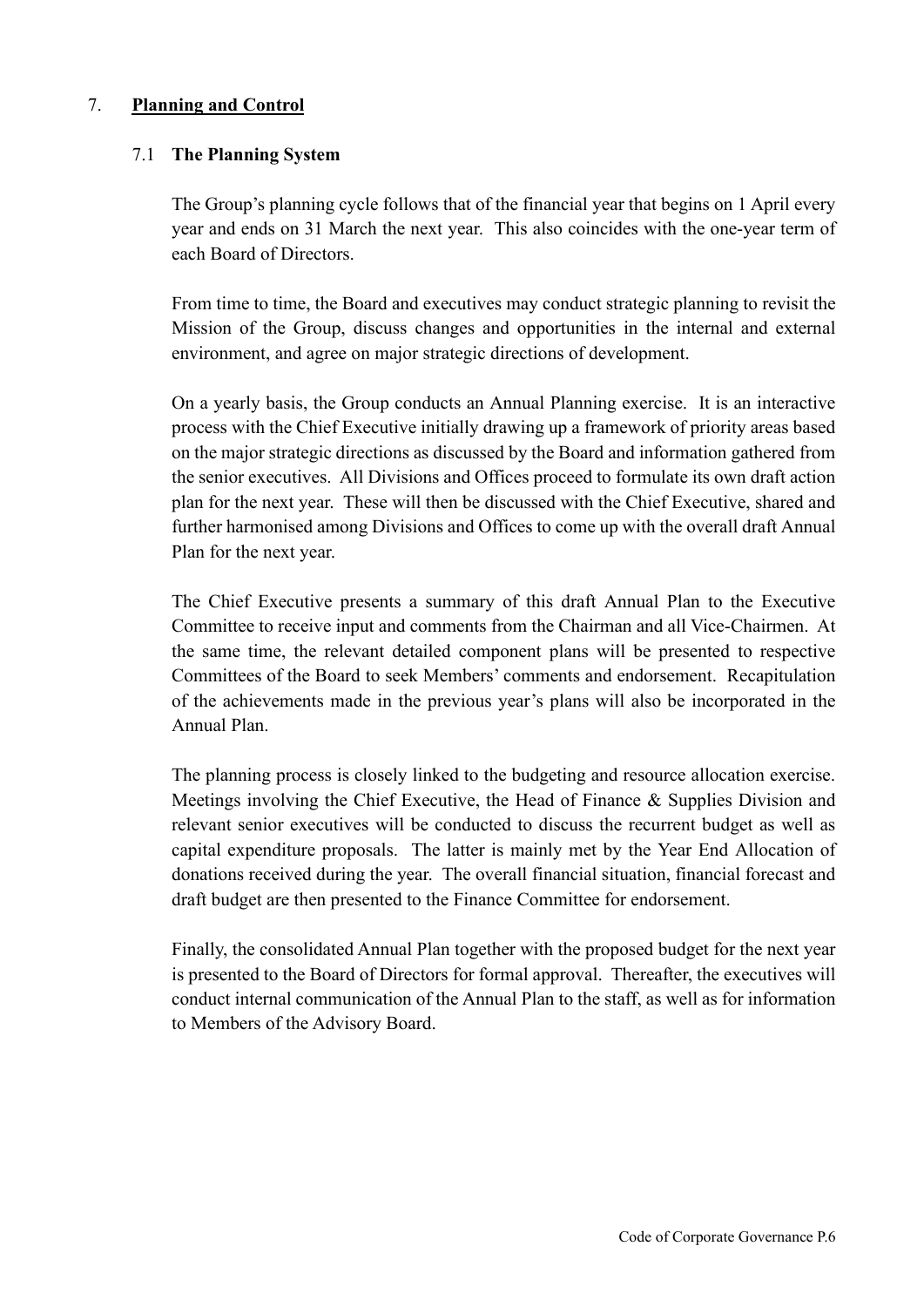## 7.2 **Management Control and Reporting**

The Chief Executive is responsible for aligning the staff of all Divisions and Offices towards the achievement of the organisation's objectives and plans. This is achieved firstly through the annual planning exercise and secondly by monitoring progress throughout the year. Apart from the monthly Division Heads' Meeting, the Chief Executive also chairs a number of Policy Working Groups in the major areas of work. These forums provide opportunities for discussing implementation details, monitoring progress, solving problems, and engendering cross-Division cooperation.

In financial management, the Head of Finance & Supplies Division assists the Chief Executive in monitoring the incurred income and expenditures against the budget, and ensuring compliance with financial rules and regulations. Regular reports are presented to the Finance Committee for comments and endorsement. The Head of Finance & Supplies Division also prepares the yearly financial statement in compliance with accounting standards generally accepted in Hong Kong, and facilitates the External Auditors' work.

It is the practice of the Group to publish its Annual Report upon completion of each term and on the first working day of the new financial year. The Annual Report is uploaded onto the webpage of TWGHs, and includes the following contents and disclosure:

- Composition of the Board of Directors and the Advisory Board
- Committee structure and composition
- Organisation structure and service centres
- Functions, roles and responsibilities of each Division and Office
- Major program initiatives, activities and events
- Balance sheet as at 31 January and estimated recurrent income and expenditure accounts for the year ended 31 March; and
- Analysis of income and expenditures, major sources of funding and usage of funds.

## 7.3 **Internal and External Audit**

The audit functions of TWGHs play an important role in ensuring proper governance and compliance with set rules and regulations. These functions are carried out by the Audit Committee of the Board, the Audit Division for internal audit, and the External Auditors. As noted in Section 6 of this Code, relevant activities of the Group are also subject to audits by the HA, the Education Bureau, and the Social Welfare Department.

Independence of the Audit Committee is ensured by no overlapping membership between the Audit Committee and the Finance Committee, and engagement of an external independent member with relevant expertise where appropriate. The Audit Committee is responsible for reviewing and approving the annual internal and external audit plans.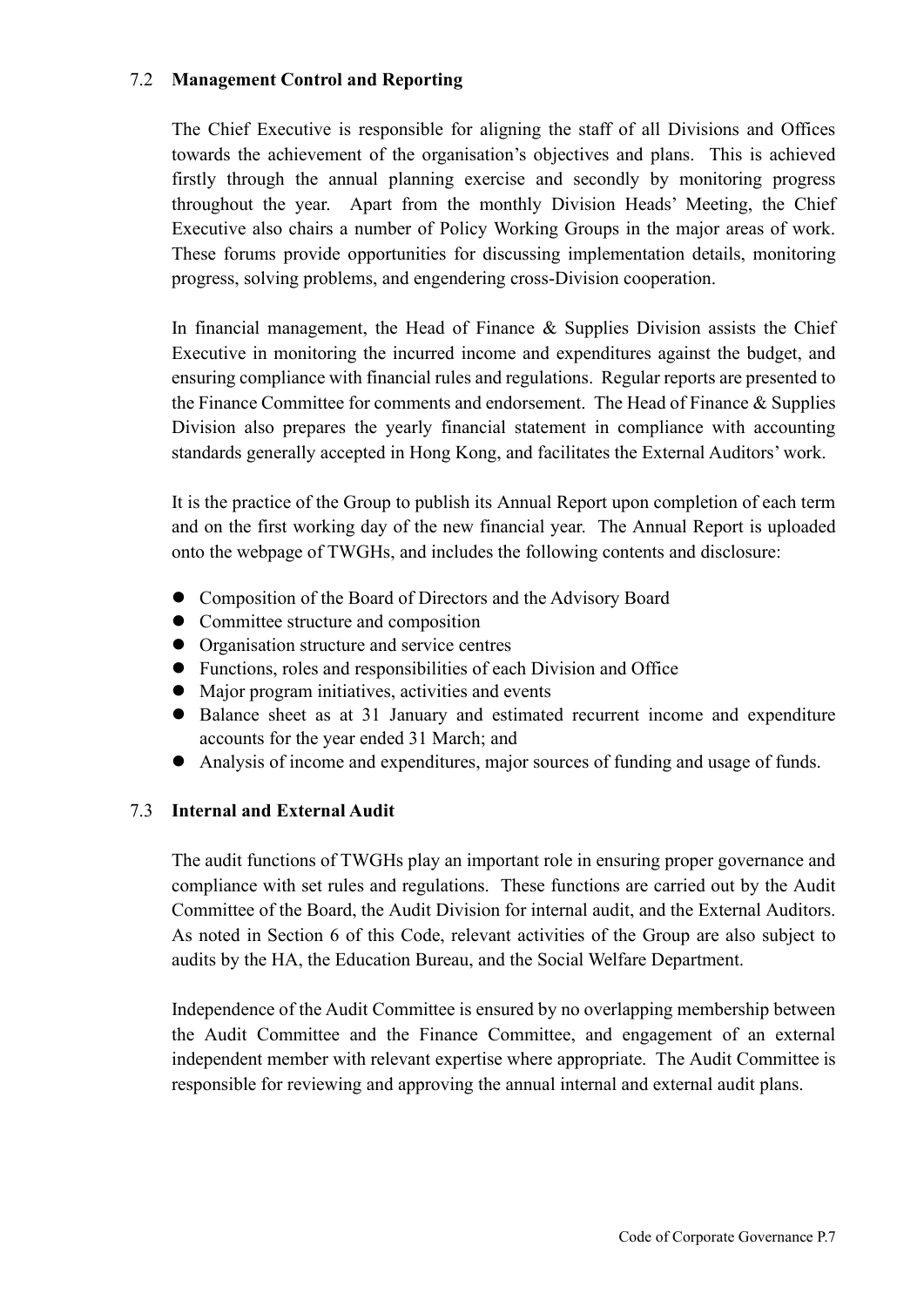The Head of Audit Division has direct and independent access to the Chairman of the Board/the Chairman of the Audit Committee. Each year, the Head of Audit Division, in consultation with the Chief Executive and Division/Office Heads will conduct a risk assessment exercise through a Risk Management Policy Working Group on key services/operations/functions within TWGHs. Internal audit plans are then drawn up taking into account the risk areas identified, the cycle of regular checks on service units and functions, and the audit manpower resources available. The plan is then presented to the Audit Committee for approval. During the year, the Audit Committee will receive reports on audit findings as well as the management response and any system improvements arising thereof. Annual returns on the Risk Assessment of individual Divisions/Offices will also be compiled by the Head of Audit Division and presented to the Audit Committee.

In parallel, the Audit Committee is responsible for engaging the External Auditors who provide independent professional views on the Group's financial situation, compliance with accounting rules and regulations, and any other observations during the audit exercise. There is close communication between the External Auditors and the Head of Audit Division and the Head of Finance & Supplies Division of TWGHs. The consolidated financial statement and external audit report of the Group will be jointly examined by the Audit Committee and the Finance Committee. After approved by the Board, a copy of the signed and audited statement of accounts and the auditors' report will be sent to each serving Director, Director of the year covered by the report, Member of the Advisory Board, and Voting Member within 6 months after the end of the financial year. Copies of the said documents will also be sent to relevant government departments that grant subvention to the operations of TWGHs.

#### 8. **Code of Ethics**

As a charitable organisation of long standing good reputation, TWGHs advocates and expects a high standard of ethical behaviour among its members. We believe this is commensurate with the expectation of the community we serve, our donors, as well as the Government, to whom TWGHs owes its existence. Internally, we also advocate an organisational culture of respect, fairness, teamwork and people orientation. TWGHs will endeavour to make this a living Code of Ethics through regular internal discussions. The following describes the standards and qualities to guide the behaviour of Directors and staff members.

#### 8.1 **Avoidance and Declaration of Conflict of Interest**

A conflict of interest situation arises when the "private interests" of Directors or staff members compete or conflict with the interest of TWGHs or the official duties of Directors or staff member. Private interests include financial and other interests of Directors or staff members themselves, and those of their connections including family and other relations, personal friends, the club and societies to which they belong, and any person to whom he owes a favour or to whom he may be obligated in any way.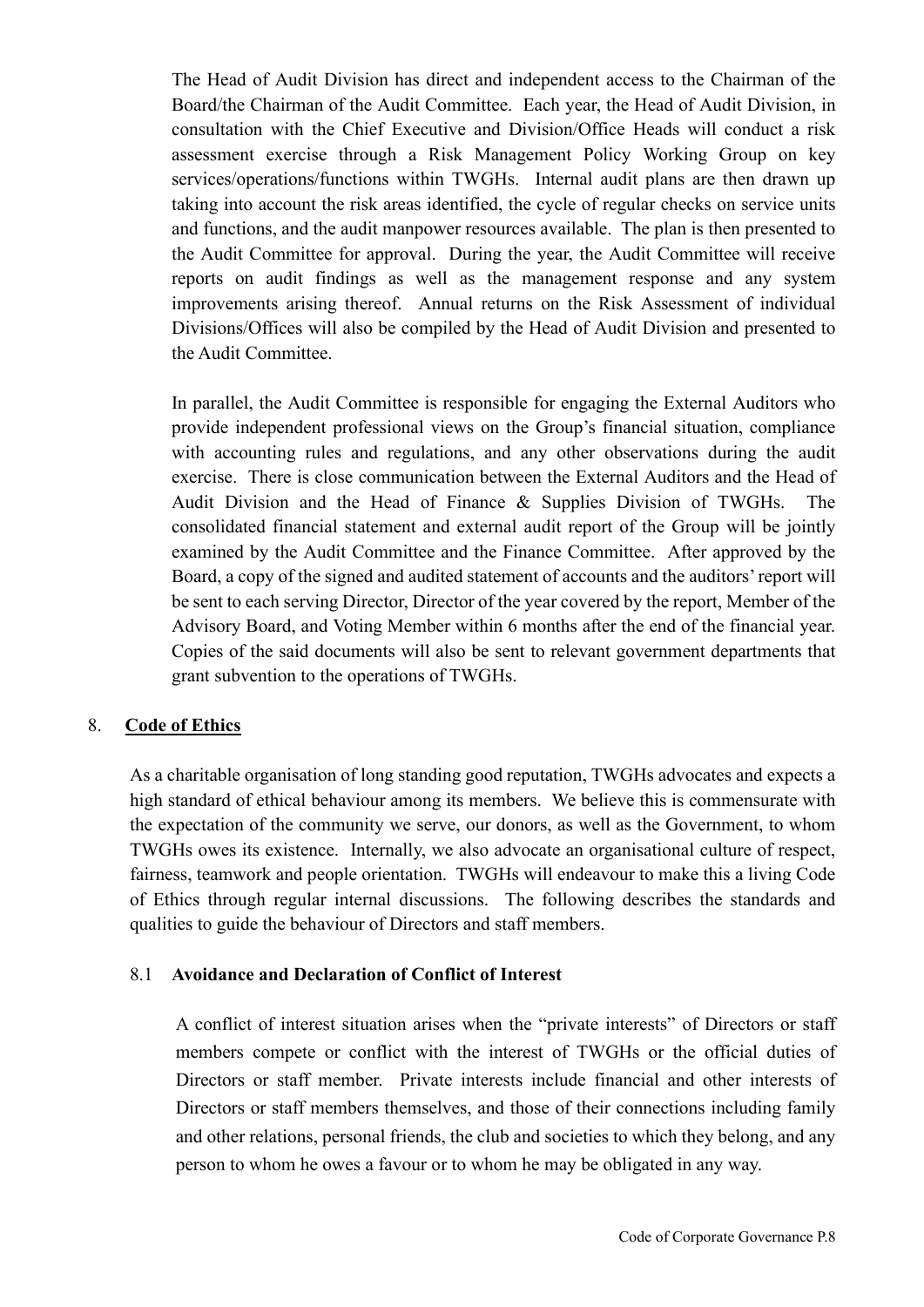All potential conflicts of interests must be declared, and precautions taken. Actions and decisions should be able to withstand the "sunshine test" and be justified. The Board and executives should set good examples and promote ethical behaviour throughout the organisation. Complaints on integrity and honesty should be taken seriously, and well-intentioned whistleblowers should be protected from retaliation.

Some common examples described below, which are by no means exhaustive, enable a clear understanding of the circumstances in which Directors may find themselves in a position of conflict of interest (whether actual, potential or perceived) and have a duty to declare them:

- A Director has interest in or is closely associated with a company which provides the Group with paid services or bids for supply of good or services to the Group;
- A Director has interest in or is closely associated with a company/another NGO which plans to compete with the Group to bid for the same service provision contract or engages in the same service as provided by the Group;
- A Director rents a property from the Group or leases and sells his property to the Group;
- A Director attends a meeting for evaluation of a supplier of which he is also a board member of that supplier.

# 8.2 **Integrity and Impartiality**

All Directors and staff members should act impartially and should not use their official position for personal gains nor accord preferential treatment to organisations or persons with whom they have connections. They should not use or permit the use of their official position or title or an authority associated with their office in a manner that is intended to coerce or induce another person to provide any benefit to himself or his relations, friends or associates. Nor should they use their official position or title in a manner that could reasonably be construed to imply that the Group sanctions or endorses their personal activities or those of another.

## 8.3 **Responsibility and Accountability**

There should be adequate check and balance for both Directors and executives in terms of the authority conferred upon their positions.

- Directors should fulfil their duties in policy formulation and overseeing the executives' work, while refraining from micro-managing. They also need to honour their obligations in participating in the Group's activities as well as in meeting donation pledges.
- Staff members have to demonstrate management accountability to the Board of Directors, and provide adequate information to enable them to discharge their governance roles.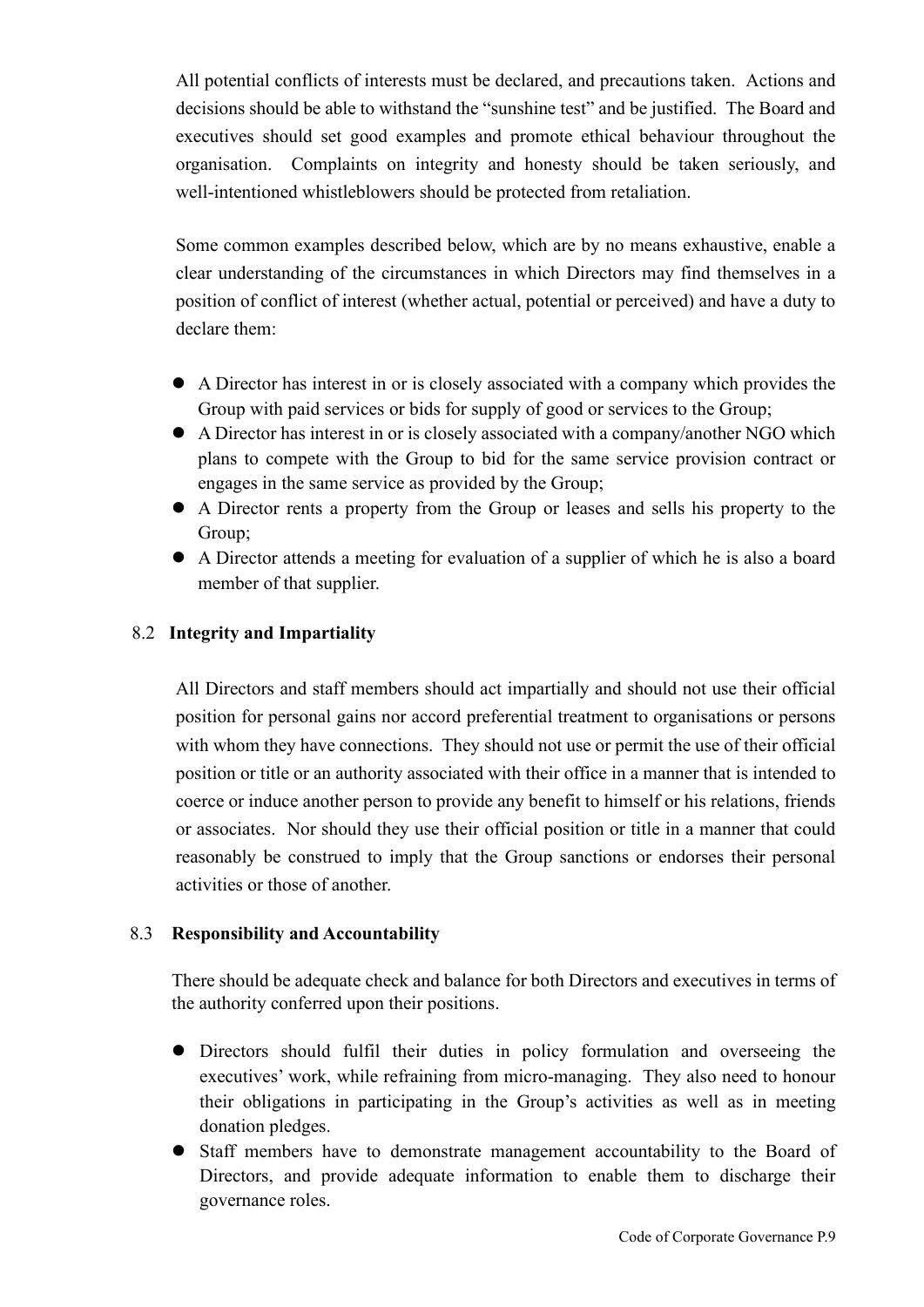- TWGHs has accountability towards the Government for the funding received that supports the majority of its activities, as well as to donors for the donations received.
- Advisory Board Members have the duty to advise but not unduly interfere with the work of the Board of Directors and executives. The advice of the Advisory Board shall be given at a joint meeting of the Board and the Advisory Board in the manner as specified under section 19 of the Schedule to the Ordinance. The Board of Directors and executives have the duty to respect and carefully consider such advice.

#### 8.4 **Empathy and Modesty**

As a charitable organisation serving the poor and needy among the local population, TWGHs consistently demonstrates a caring and empathetic image in all its activities. At the same time, we treasure the value of modesty in serving the community. We endeavour to minimise expenditure and administrative cost in fund raising activities so as to maximise the resources that can be put into charitable services. We do not condone lavishness or misuse of the activities of TWGHs for personal publicity, which may bring disrepute to the organisation.

#### 8.5 **Non-discrimination and Fairness**

TWGHs serves all those who are in need of its services irrespective of race, sex, socio-economic background, religion or belief. The Group also strives to remain apolitical and non-partisan. Internally, we treat our staff with fairness, which includes non-discrimination of people with handicap. Staff recruitment and promotion should be based on merit criteria that can stand the scrutiny by audit. Harassment of any nature will not be tolerated. Formal channels for addressing staff complaints are in place to ensure the voice of aggrieved staff is heard and properly dealt with.

## 8.6 **Confidentiality of Information**

Directors and staff members should not disclose any classified or proprietary information of the Group without authorisation or misuse any information of the Group for their personal gain or the benefit of others. They should not use, or take advantage of such information obtained in the course of their official duties, and continue to observe their duty of confidentiality after they have left the Group. Special care should be taken to ensure the security of the Group's classified or proprietary information, in particular when handling any personal data of the Directors, staff, volunteers and service recipients to ensure compliance with the Personal Data (Privacy) Ordinance (Cap. 486) and the Group's data privacy policy.